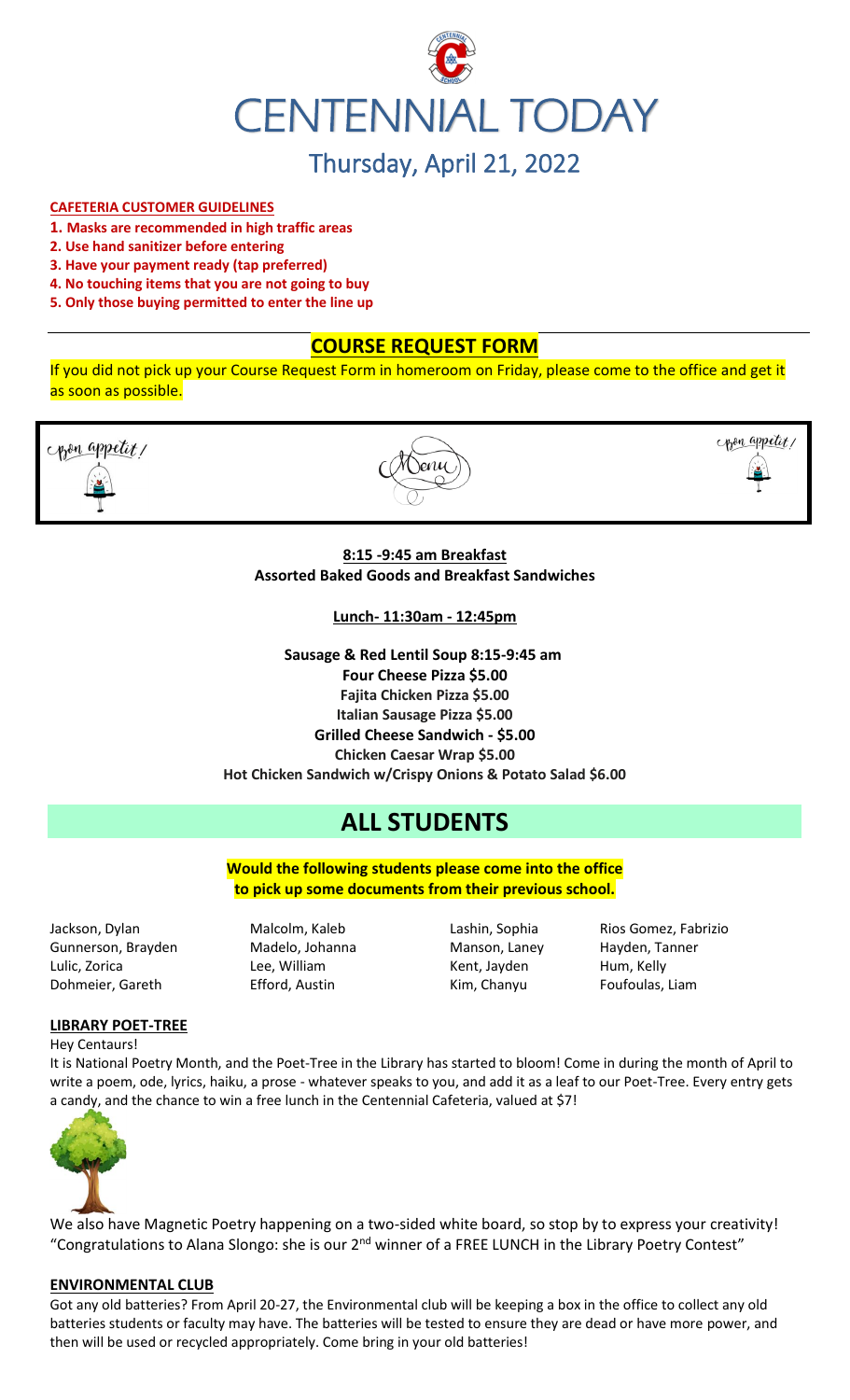# **ARE YOU IN GRADE 11? – CONSIDERING UBC IN FALL 2023?**

Now is a good time to review the Personal Profile requirements and questions: [https://you.ubc.ca/applying-ubc/how-to](https://you.ubc.ca/applying-ubc/how-to-apply/personal-profile)[apply/personal-profile](https://you.ubc.ca/applying-ubc/how-to-apply/personal-profile)

Check out UBC with a self-guided [virtual tour.](https://you.ubc.ca/tours-info-sessions/virtual-tour/)

# **RAMADAN MUBARAK**

"Ramadan Mubarak to all our students and staff celebrating this month! If you'd like to learn more about the holiday, please see the bulletin board outside of the LEC/Skill Development rooms."

# **UBC FUTURE GLOBAL LEADERS 2022 – Extended learning opportunities 78% and up**

**Summer and fall programs -tuition based: <https://extendedlearning.ubc.ca/programs/future-global-leaders>**

# **ECUAD (EMILY CARR UNIVERSITY) SUMMER INSTITUTE FOR TEENS**

[Summer Institute for Teens,](https://www.ecuad.ca/academics/teen-programs/summer-institute-for-teens) a pre-university program for **students ages 16-18** (or who just finished Grade 10) that runs on campus **July 5-30, 2021 (9.00am – 4.00pm, on ECUAD campus)**. Tuition fees apply. This year, we are offering students a choice of 11 studios in a range of disciplines, including Communication Design, UX Design, Creative Coding, Game Design and Filmmaking. Visit the website link for more details.

# **COQUITLAM SCIENCE EXPO IS BACK!**

SD43 students can show off their science skills at Coquitlam Public Library`s fifth **Science Expo on Saturday, May 7, 2022.**A partnership between the library, School District 43, and Douglas College. Four categories: Elementary, Middle, Junior and Senior Students can either work on their own, or with a partner. **They must submit a registration form and consent form** here:<https://www.coqlibrary.ca/programs/teens/science-expo> The registration deadline is **9 pm on Wednesday, Apr. 27. Ms. Caldwell in the Library at Centennial is offering support to interested students.**



# **ATTENTION ALL GRADE 11 ART STUDENTS**

The Emily Carr Headstart Art Program will be offered next year at Gleneagle, but the application process is limited to 18 applicants who submit their completed applications and payment on a first come first served basis. If you are interested in more information, please see Mrs. Castro in the Art Room E121 **Immediately** for an application and information brochure. The course will carry degree credit at Emily Carr and transfer credit to other Fine Art programs. The course is particularly aimed at students considering post-secondary studies in visual art, media art or design. An **Emily Carr instructor** will teach the course on **Tuesday evenings** (6.00pm - 9.00pm) at **Gleneagle Secondary School** (room 107). **The application is due by May 25, 2022,** in order to be considered for the September 2022 intake.

# **INFO SESSIONS FOR GRADE 11'S ONGOING**

Discover a variety of post-secondary programs in BC:<https://www.postsecondarybc.ca/events/>

# **#LOCAL LOVE FUND – ART EXPO – "COMO LAKE"**

Are you a creative student who wants to spread love and joy to seniors in our community? Students are invited to participate in a travelling ART EXPO this June.

FREE to participate canvas and supplies will be provided. You create the art; we do the rest! SUPPLIES AND INFO will be available WEDNESDAY AND THURSDAY in block 3 beside the cafeteria.

Let's go Centaurs! Bring some joy and #locallove to the community! Theme: "*COMO LAKE"*. Submissions will be due May 25<sup>th</sup>. Questions? Email <u>dhealeywright@sd43.bc.ca</u>

# **GRADE 12**



**CAREER CENTRE Visit the online Centennial Career Centre Page [HERE](https://www.sd43.bc.ca/school/centennial/ProgramsServices/CareerCentre/experiences/Pages/default.aspx#/=)**



# **@cent43careercentre**

# **UPCOMING INFO SESSIONS**

Experience VCC, Douglas College, BCIT trades/tech, UVIC, and U of T <https://www.sd43.bc.ca/school/centennial/ProgramsServices/CareerCentre/Pages/default.aspx#/=>

# **VOLUNTEER IN SD43** \* 30 POSITIONS**\*NEW\***

Coquitlam School District's Summer Learning program is pleased to once again offer a volunteer opportunity for our students. Last year we placed approximately thirty students into SD43 Summer Learning classrooms, a valuable experience for students and teachers! Successful volunteers will be placed in local classrooms and earn necessary volunteer hours as well as a letter of reference.

[https://forms.office.com/Pages/ResponsePage.aspx?id=74xl2ZICUkKZJWRC3iSkS-](https://forms.office.com/Pages/ResponsePage.aspx?id=74xl2ZICUkKZJWRC3iSkS-W45W4oHn9IuQdblaYVE0lUOFk1MFlRTFlWWkhOOVlYNUJCSDQ0SkdFTi4u)[W45W4oHn9IuQdblaYVE0lUOFk1MFlRTFlWWkhOOVlYNUJCSDQ0SkdFTi4u](https://forms.office.com/Pages/ResponsePage.aspx?id=74xl2ZICUkKZJWRC3iSkS-W45W4oHn9IuQdblaYVE0lUOFk1MFlRTFlWWkhOOVlYNUJCSDQ0SkdFTi4u)